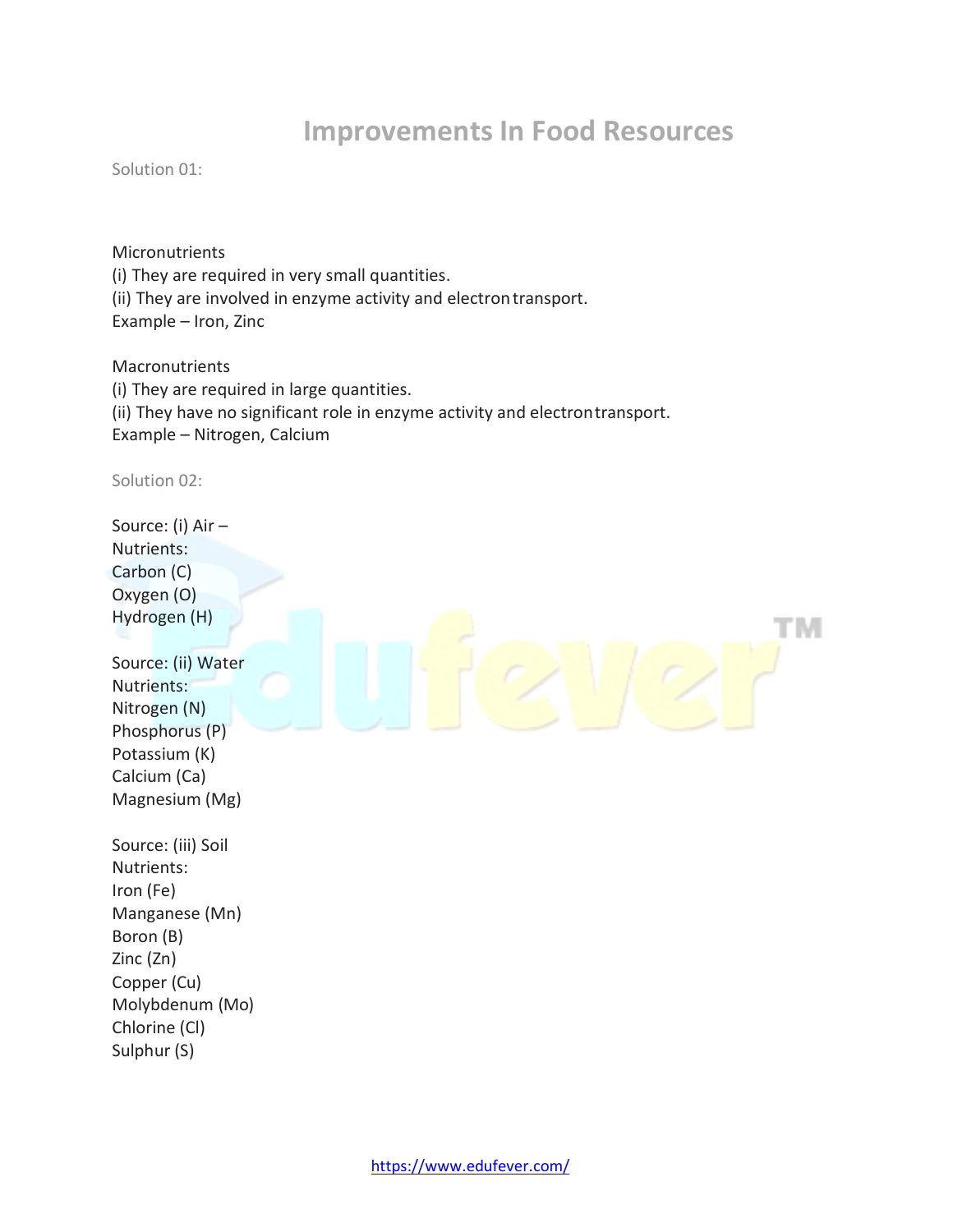Solution 03: Plants get nutrients through air, water and soil.

Solution 04: Nitrogen, phosphorus and potassium.

Solution 05: Iron – Micronutrients. Chlorine – Micronutrients. Sulphur – Macronutrients. Copper – Micronutrients. Nitrogen- Macronutrients. Calcium- Macronutrients. Manganese- Micronutrients. Potassium- Macronutrients. Zinc- Micronutrients. Magnesium- Macronutrients. Molybdenum- Micronutrients. Phosphorus- Macronutrients.

#### Solution 06:

Advantages of manures are:

(i) Manures are natural fertilizers.

(ii) Manures are bulky sources of organic matter which supply nutrients in small quantity and organic matter in large quantities.

### Solution 07:

Limitations of using manures are:

(i) Manures are not nutrient specific.

(ii) Manures are not able to fulfill the high and rapid demand of nutrients required by improved high-yielding hybrid varieties of crops.

#### Solution 08;

Manure contains many organic substances of biological origin which can be easily degraded and absorbed by plants. It helps in recycling of biological waste. Manures increase the fertility of soil for long duration without causing any harm. However, the chemical fertilizers (e.g. urea) improve soil fertility for short duration but cause environmental hazard. Continuous use of fertilizers in a particular area / crop field causes destruction of soil fertility.

#### Solution 09:

Advantages of fertilizer over manure:

(i) Fertilizers are very rich in plant nutrient whereas manure contains small amounts of essential plant nutrients.

(ii) Fertilizers are soluble in water whereas manure is not soluble in water.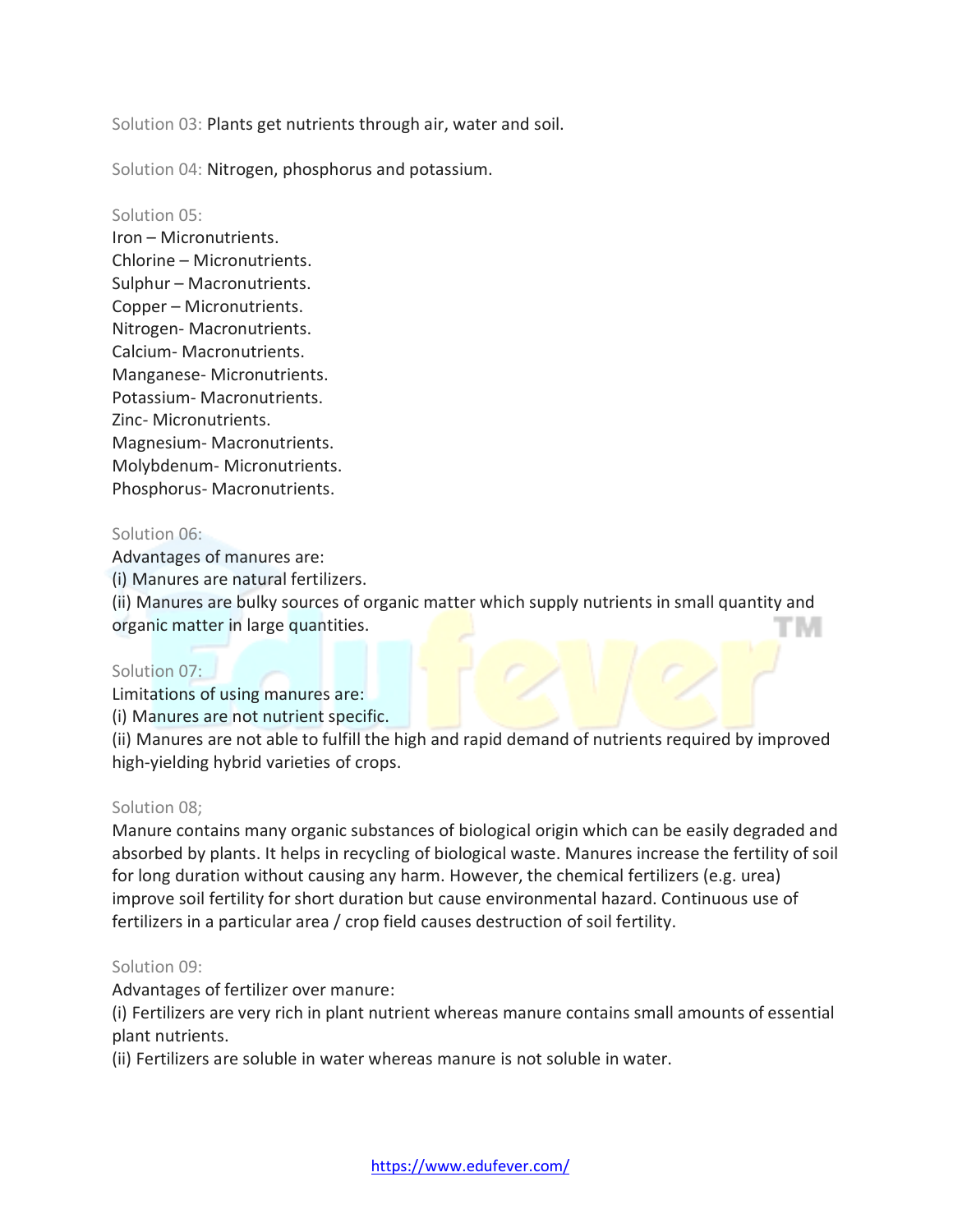### Solution 10:

As a result of this, the pond water would acquire a high concentration of nitrates and phosphates which would result in the excessive growth of algae and phytoplankton in the pond.

#### Solution 11:

Eutrophication is a process whereby water bodies, such as lakes or slow-moving streams receive excess nutrients that stimulate excessive plant growth (algae, phytoplankton's and nuisance plants weeds). This enhanced plant growth is also termed as an algal bloom. Example: During rains the nutrients from the fields are washed away and get accumulated in nearby water bodies.

#### Solution 12:

The continuous use of chemical fertilizers in a particular area or crop field leads to loss of soil fertility.

#### Solution 13:

There are three methods of fertilizer applications in practice:

(i) Broadcasting: Uniform distribution over the whole cropped field.

(ii) Placement: Application in bands or in pockets near the plants or plant rows.

(iii) Foliar application: Using low or high volume sprayers, the fertilizers are sprayed covering the plants.

### Solution 14:

Farmyard Manure : It is the decomposed mixture of cattle excreta, dung, urine, litter and left over organism matter such as roughage and Fodder.

Compost Manure : It is prepared from farm and town refuge such as vegetable and animal refuse.

#### Solution 15:

Manure – Manures are natural fertilizers. They are bulky sources of organic matter which supply nutrients in small quantities, and organic matter in large quantities. There are different types of manures: Farmyard manure (FYM), Compost, Green manures and Vermicompost. Manures affect the soil in following three ways:

(i) Manures enrich the soil with nutrients. They replenish the general deficiency of nutrients in the soil. Since manure contains fewer nutrients they need to be used in large quantities.

(ii) Manures add organic matter (called humus) to the soil which restores the soil texture, for better retention of water and aeration of soil.

(iii) The organic matter in manures provides food for the soil organisms, (decomposers such as bacteria, fungi, etc. which help in providing nutrients to plants.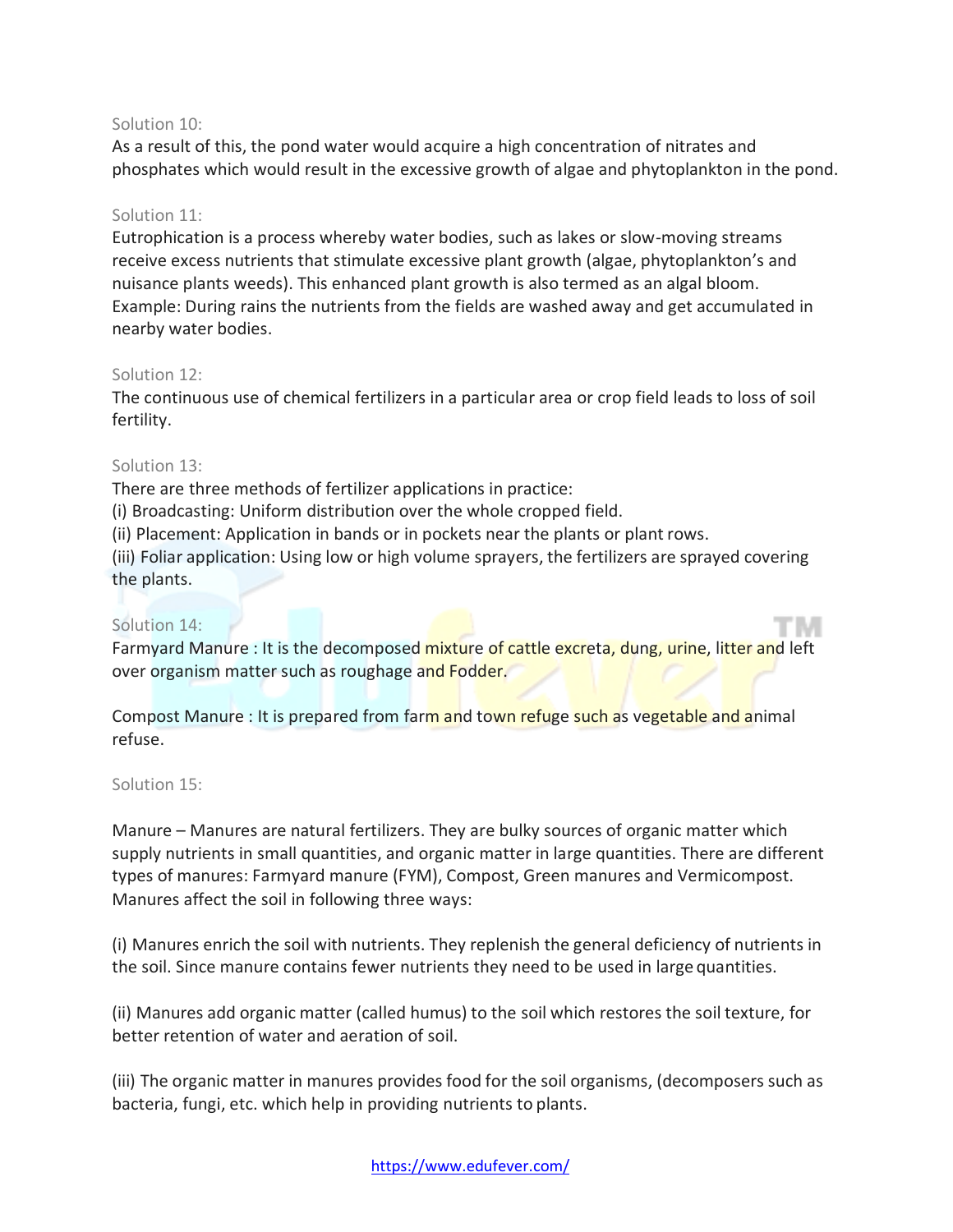### Solution 16:

Green manuring is the practice which includes growing, mulching by ploughing and mixing of green crops with soil, to improve physical structure and soil fertility. Example – Sunn hemp (Crotalaria juncea).

#### Solution 17:

Fertilizers – Fertilizers are one of the major components for obtaining higher yields especially in expensive farming practices. Fertilizers are divided into following four groups:

(i) Nitrogenous fertilizers – These fertilizers supply the macronutrient nitrogen. Example – Urea, CO(NH2)2

(ii) Potassic fertilizers – These fertilizers supply potassium which is one of the essential macronutrient of the plants.

Example – Potassium sulphate, K2SO4.

(iii) Complex fertilizers – These fertilizers contains two or morenutrients. Example – Nitro phosphate

#### Solution 18:

Biofertilizers – Organisms which enrich the soil with nutrients are called biofertilizers. Biofertilizers are used for the specific crop plants such as pulses, legumes, oil seeds and rice. They are renewable and non-pollutant sources of plant nutrient such as nitrogen. Nitrogen fixing microorganisms, i.e., non-symbiotic and symbiotic cyanobacteria and phosphate-solubilizing microorganism are the main type of biofertilizers.

### Solution 19:

A legume crop does not require nitrogenous fertilizers because its roots have root nodules which have nitrogenous bacteria called Rhizobium. This bacteria fixes atmospheric nitrogen and the plants converts nitrogen into various nitrogenous compounds.

#### Solution 20:

Irrigation is essential for the absorption of nutrient elements by the crop plants from the soil. The irrigation water tends to dissolve the nutrients present in the soil of a crop field to form a Solution. This Solution of nutrients is then absorbed by the roots of crops for the development of the plants.

### Solution 21:

Excessive irrigation causes water logging and increases surface salinity which leads to soil salinity.

Solution 22: Effects of excessive irrigation: (i) It causes water logging.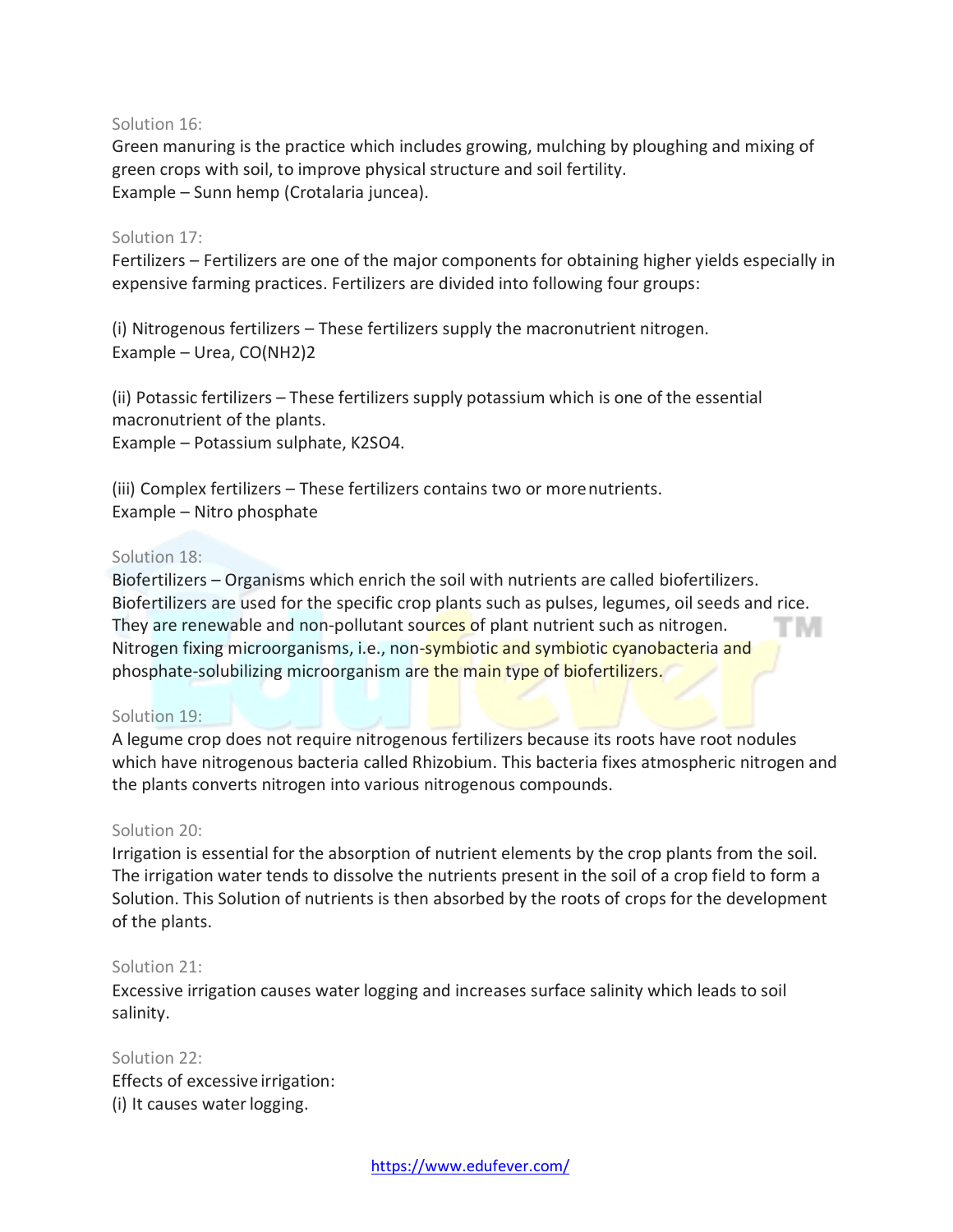(ii) It increases salinity in the soil.

(iii) The roots do not get proper aeration due to which they die.

## Solution 23:

Water should be used judiciously because:

(i) It helps in the cultivation of crops.

(ii) In desert areas where there is scarcity of water, it is supplied through irrigation practices to prevent drought.

### Solution 24:

Advantages of irrigation:

(i) It is necessary to provide sufficient moisture for the germination of seeds.

(ii) Irrigation of crop plants is essential for the growth and elongation of roots of the crop plants.

(iii) It is necessary to increase the number of aerial branches in crop plants.

(iv)It is essential for the absorption of nutrient elements by the crop plants from the soil.

## Solution 25:

The efficiency of irrigation can be increased by:

(i) Drip and sprinkler system  $-1$  tincreases the efficiency of irrigation as it sprays water through pipes and a sprinkler.

(ii) River lift system – It is useful in those areas where canal flow is insufficient or irregular due to inadequate water release. The water is directly drawn from the rivers for supplement irrigation.

### Solution 26:

There are two main factors responsible for loss of grains during storage:

(i) Biotic factors – Insects, rodents, birds, mites and bacteria.

(ii) Abiotic factors – They include moisture, temperature and other non-livingenvironmental factors.

### Solution 27:

Biotic and abiotic factors which cause destruction of grains during storage can be prevented by the following methods:

(i) Drying – The harvested food grains should be dried by spreading them over plastic sheets or cemented floors. All the sun dried food grains are allowed to cool to room temperature before storing them.

(ii) Cleaning – The grains should be properly cleaned before storage. They should be filled in new gunny bags before keeping in godowns, warehouses or stores.

# Solution 28:

Drying – The harvested food grains is dried by spreading them over plastic sheets or cemented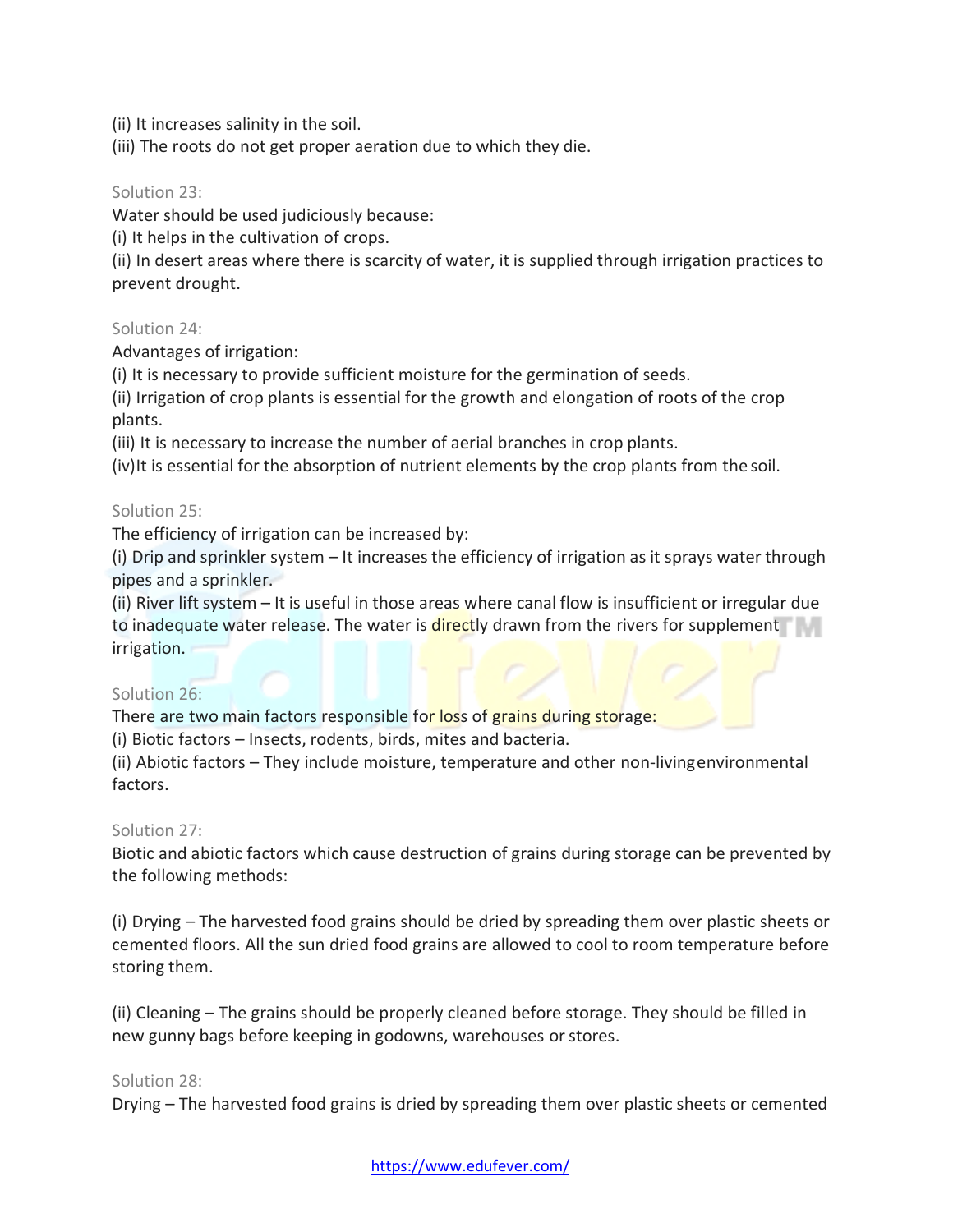floors. All the sun dried food grains are then allowed to cool to room temperature before storing them.

# Solution 29:

For the storage of grains, grain silos are used. The silos are big and tall cylindrical structures. They are provided with outlets at different levels to withdraw the desired stock of grains. They have built in arrangement for aeration, temperature control, protection from insects, rats, birds etc.

# Solution 30:

Field crops are infested with a variety of pests. There are various methods by which insects and diseases can be controlled. One of the most common and effective methods is the use of pesticides or biocides which include insecticides (for killing the insects), weedicides (for killing the weeds) and fungicides (for killing the fungi). Thus chemicals used to kill the pests, e.g. weeds; insects, mites, rodents and fungi are called pesticides. These chemicals are sprayed on crop plants or used for treating seeds and soil.

## Solution 31:

During the grain storage, if the loss is due to the biotic factors which includes insects, rodents, birds, mites, fungi and bacteria, then it shows the presence of pests in the grain stores.

r Mi

## Solution 32:

Spraying:

(i) Spraying requires mechanical devices such as manual sprayer or mechanical sprayer. (ii) It is less effective than fumigation.

Fumigation:

(i) It does not require any mechanical device.

(ii) It is more effective than spraying.

Solution 33;

Milk is rich in fat, tocopherol, proteins, calcium, and phosphorus and contains low sodium, potassium and cholesterol. It is ideal for making milk products like ghee, curd etc. Milk in comparison to other food products such as egg and meat contain all the major food constituents such as carbohydrates, proteins, fats, minerals, water and vitamins such as A and D.

### Solution 34:

The animals which provide us food are cow, buffalo, hen and fish.

Solution 35:

Animal products used as food are: Milk, egg, meat, honey.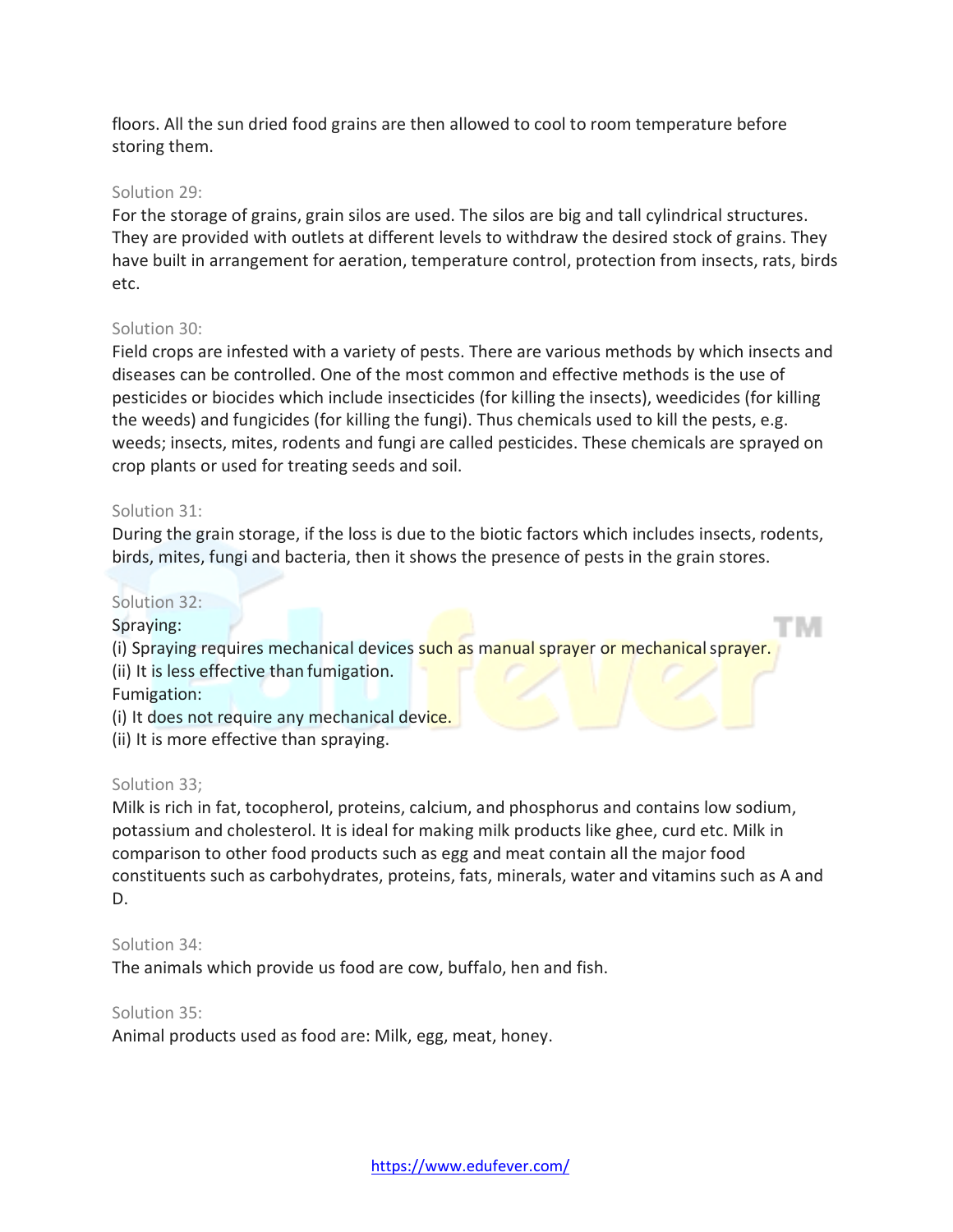Solution 36:

Roughage:

(i) Roughage contains fibers such as green fodder, silage, hay and legumes.

(ii) It is high in fiber.

### Concentrates:

(i) Concentrates are a mixture of substances which are rich in one or more nutrients. (ii) It is low in fiber.

Solution 37:

The daily average feed of a cow is given below: (i) Green fodder and dry grasses (roughage) = 15 to 20 Kg. (ii) Grain mixture (Concentrates) = 4 to 5 Kg. (iii) Water = 30 to 35 liters.

#### Solution 38:

The sources of concentrates are cotton seeds, oil seeds, grains of maize, oats, barley, jowar, bajra, gram and their by products such as wheat bran, rice bran, gram husk, oil seed cakes and molasses.

r M

**PS Verma and V.K. Agarwal Biology Class 9 Page N0: 64**

Solution 39:

(i) The shelters should have roofed sheds which protects them from rain, heat, direct sunlight and cold.

(ii) The floor of cattle shed is made brick-lined and sloping for facilitating cleaning and keeping their sitting place dry.

(iii) The sheds or shelters should be provided with cross ventilation with sufficient number of inlets and outlets.

(iv) The shelters are provided with feeding passage and feeding trough.

### Solution 40:

Artificial insemination; It generally gives improved breeds. This method is widely used to improve the qualities of cow, buffaloes, poultry, horse, sheep, goats and pigs. This method is economical, reliable and hygienic.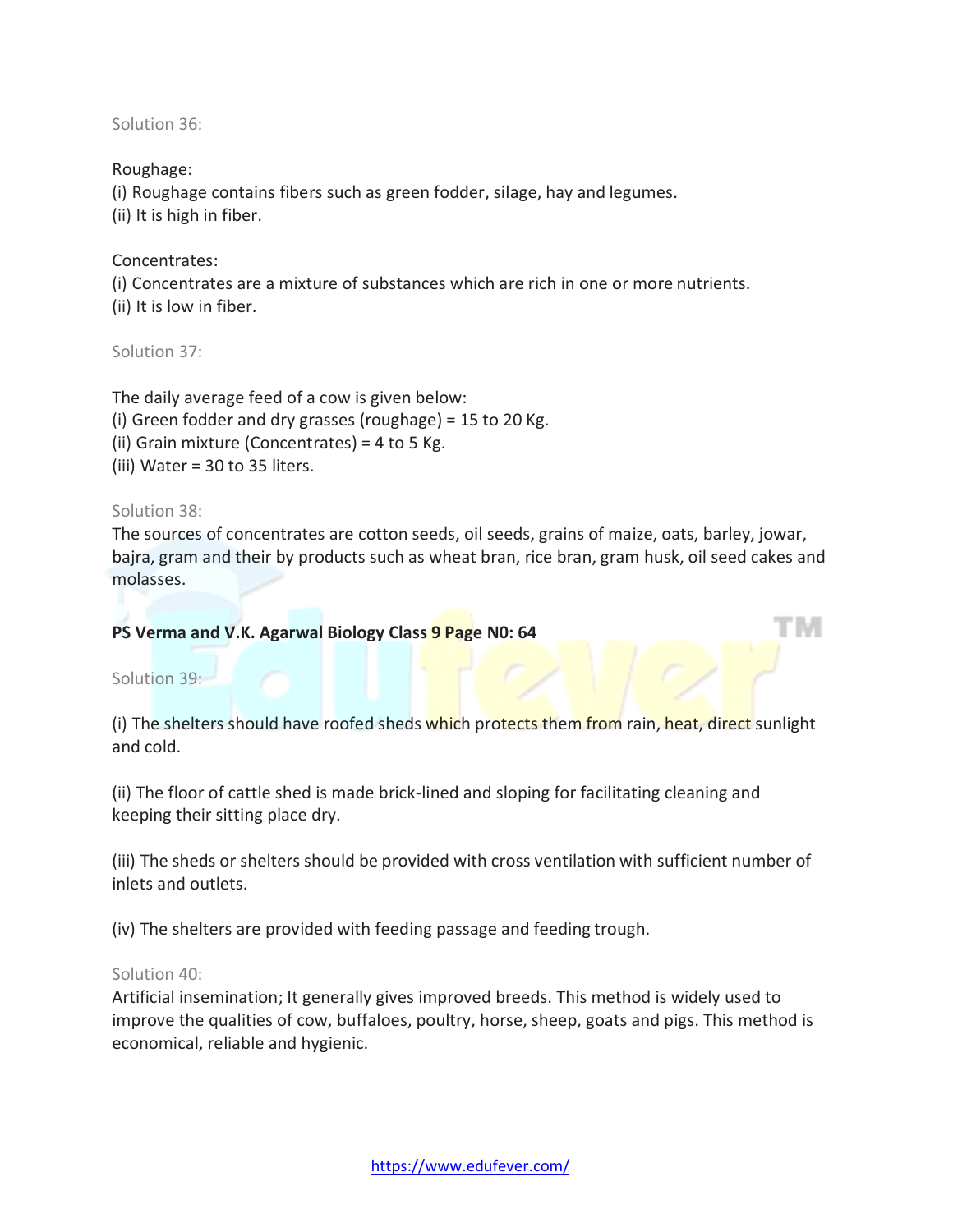Solution 41:

(a) Cows are classified as draught, diary and dual purpose breeds.

(i) Draught breeds – Their meat is tough and gives little milk. They are used in agricultural practices.

(ii) Diary breeds – They have large digestive systems and gives large amount of milk.

(iii) Dual breeds – These breeds provide milk as well as help in agricultural tasks.

(b) Breeds of buffaloes – There are ten breeds of buffalo in our country. The importantbreeds of buffalo with high yield of milk are – Murrah, Mehsana and Surti.

Solution 42:

Steps involved in artificial insemination are:

(i) The semen of healthy and tough animal of high milk yielding breed is collected.

- (ii) It is preserved by freezing or chemical methods.
- (iii) The preserved semen is then injected into the genital tract of the female animal.
- (iv) The preserved semen is injected during fertility period.

Solution 43:

Artificial insemination is the process of injecting the semen obtained from a desired male bull of high milk yielding breed into the genital or reproductive tract of female animal during heat period.

### Advantages:

(i) It is economical because semen from a single bull can be used to impregnate several thousand cows.

(ii) It gives high rate of successful fertilization.

Solution 44:

Symptoms of sick animals:

- (i) Fever
- (ii) Constipation followed by severe diarrhea.
- (iii) Restlessness
- (iv) Irritation

### Solution 45:

(a) Symptoms of Mastitis: Fever, udder becomes swollen, milk is watery.

(b) Symptoms of Foot-and-mouth: Blisters appear on the mouth and foot resulting in extreme soreness of the parts. Loss of appetite, excessive salivation, high fever accompanied by shivering and inability to work.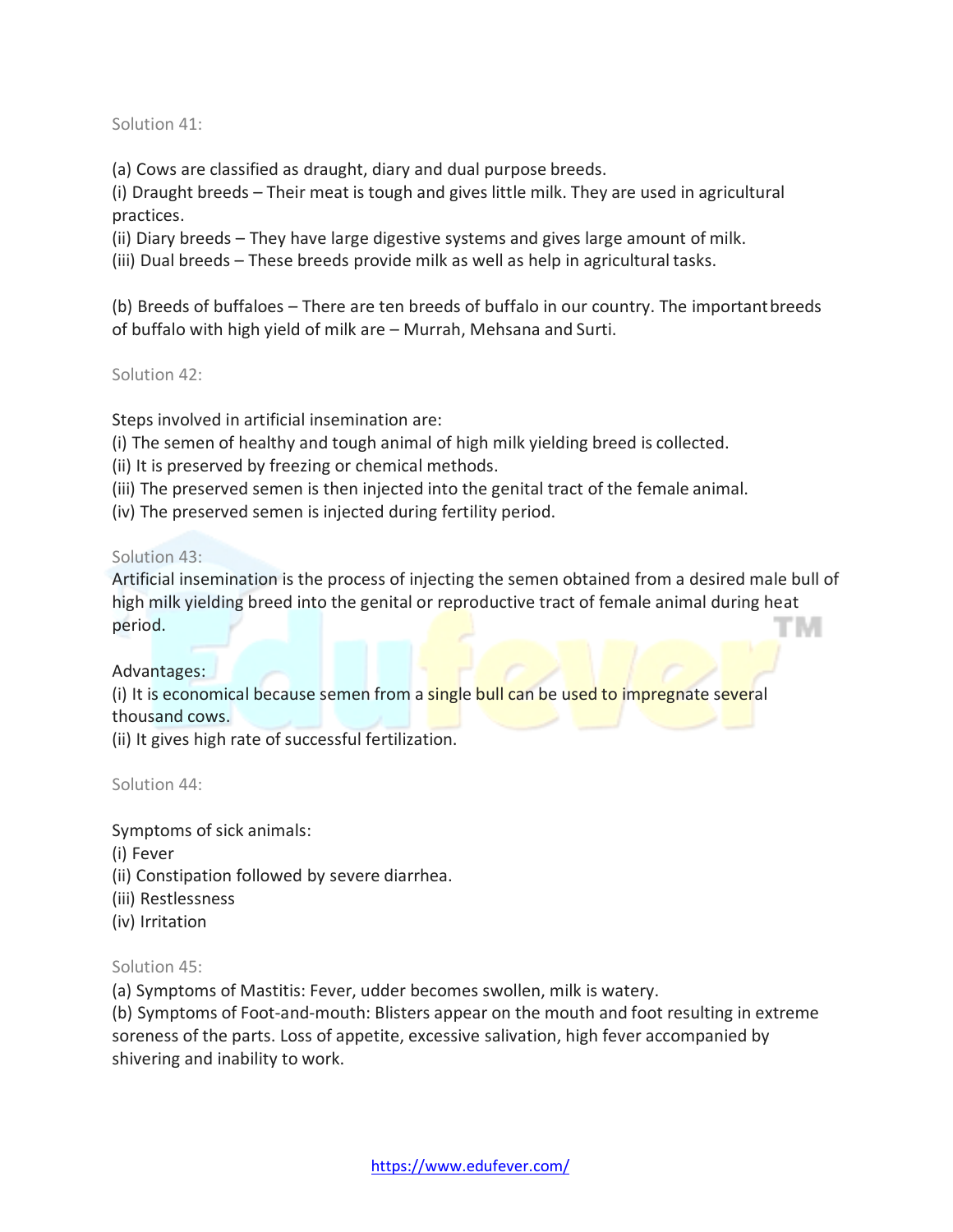Solution 46:

The high yielding breeds of poultry are advantageous over indigenous breeds as:

(i) Improved quality and quantity of chicks.

- (ii) Low maintenance requirement.
- (iii) Improvement in egg production and reduction in the size of the layer.
- (iv) Tolerance to high temperature.

# Solution 47:

Advantages of fishery:

- (i) Economically important desired fishes are raised in a small area.
- (ii) Fishes are made to breed in different seasons.
- (iii) There is little mortality in the younger stages of the fishes.
- (iv) Through selective hybridization, yield and quality of fishes are improved.

## Solution 48:

Poultry diseases can be prevented by giving good management practices. The growers require enough space as overcrowding tends to suppress their growth. Adequate lighting should be there. They should be provided with proper feed. Clean and hygienic conditions are must to keep them in good health and prevent them from diseases.

# Solution 49:

Bee keeping is the rearing of honey bees which provide us with useful products such as honey, wax, propolis, royal jelly and bee venom.

# Solution 50 :

Composite fish culture is advantageous and economical. It yields about 8-9 times more production than monoculture. All the species of fish live in distinct zone inside the pond and have distinct feeding habits.

# Solution SAQ – 1:

Plants as food are gift of nature to humans and most animals. Different parts of plants, such as root, stem, leaf, flower and fruit are consumed by humans in the form of cereals, vegetables, spices and fruits. Animals produce milk, egg, meat, etc. which also supplement our food requirements.

# Solution SAQ – 2:

Green revolution is the high production of food grains. The objectives of crop improvement are: (i) Crop production management.

- (ii) Crop variety improvement.
- (iii) Crop protection management.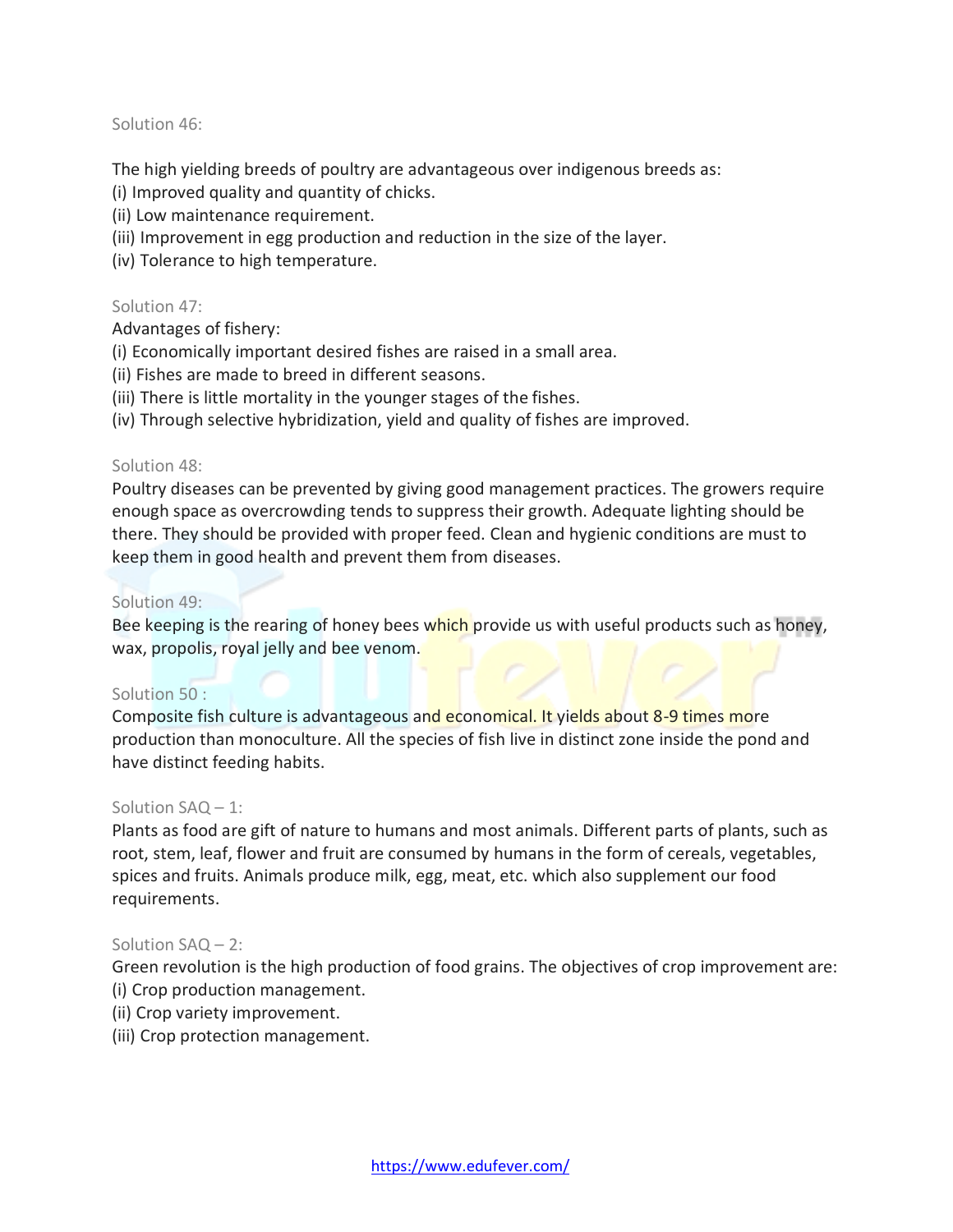Solution  $SAO - 3$ :

The cereals provide us with carbohydrates. The pulses provide us with proteins. Fruits and vegetables give us carbohydrates, protein, fat, vitamins, minerals and lots of fibers.

#### Solution SAQ – 4:

The basic objective of mixed cropping is to minimize the risk and insure against the crop failure due to abnormal conditions.

Criteria for the selection of crops for mixed cropping:

(i) The different crops to be grown together are so selected that the products and waste materials from one crop stimulates the growth of the other crop.

(ii) Care is taken to select crops that do not compete with each other for light, nutrients and water.

### Solution  $SAO - 5$ :

Mixed Cropping:

(i) It aims to minimize the risk of crop failure.

(ii) Seeds of two crops are mixed before sowing.

(iii) It involves no set pattern of rows of crops.

Intercropping:

(i) It aims to increase the productivity per unit area.

(ii) Seeds of two crops are not mixed.

(iii) It involves set pattern of rows of crops.

# Solution SAQ – 6:

Advantages of mixed cropping:

(i) The risk of total crop failure due to uncertain monsoon is reduced.

(ii) Chances of pest infestation are greatly reduced.

(iii) Fertility of the soil is improved by growing two cropssimultaneously.

Disadvantages of mixed cropping:

(i) Seeds of two crops are mixed before sowing and there is no definite pattern for sowing the seeds.

T M

(ii) Products of different crops are harvested, threshed, marketed and consumed in mixedform.

### Solution SAQ – 7:

Intercropping is the practice of growing two or more crops simultaneously in a same field in definite row patterns with the objective of increasing productivity per unit area. Mixed Cropping:

(i) It aims to minimize the risk of crop failure.

(ii) Seeds of two crops are mixed before sowing.

(iii) It involves no set pattern of rows of crops.

Intercropping:

(i) It aims to increase the productivity per unit area.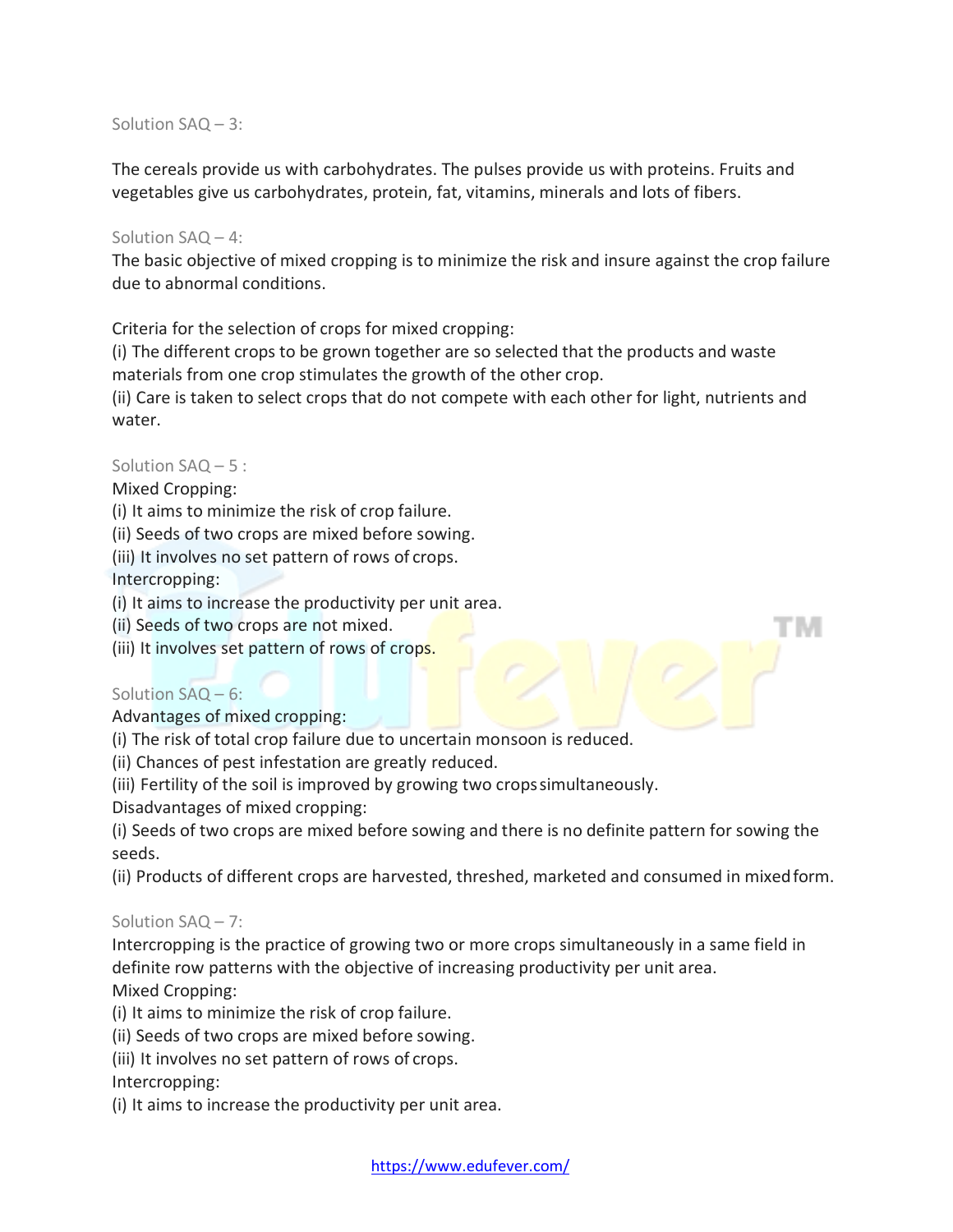(ii) Seeds of two crops are not mixed. (iii) It involves set pattern of rows of crops.

## Solution SAQ – 8:

Disadvantages of crop rotation: Crops of the same family should not be repeatedly grown in the same field. This practice will promote build up of diseases and insect pests and decrease the similar nutrients from the soil.

## Solution SAQ – 9:

Criteria for the selection of crops for crop rotation: (i) Availability of moisture through rain or irrigation. (ii) Status of nutrients in the soil. (iii) Duration of crop – short or long.

### Solution SAQ – 10:

Leguminous crops are required in crop rotation as they are used to increase the soil fertility. Those crops which require high fertility level may be grown after growing legumes. They also replenish the soil with nitrogen content.

## Solution SAQ – 11:

The three steps involved in hybridization are:

(i) Introduction – This refers to the transportation of crop plants from the place of cultivation to the place where they were grown earlier.

(ii) Selection – This process involves the selection of most desirable offspring of a variety of plant for controlled propagation.

(iii) Hybridisation – It involves the crossing between genetically dissimilar plants to produce a new kind. Crossing may be between two different varieties (intervarietal cross – breeding) or between the two different species of the same genus (inter specific cross – breeding) and between different genera (intergeneric cross – breeding).

### Solution SAQ – 12:

Plant breeding means production of new varieties or strains by a programme of artificial selection spanning several generations of the organism concerned. It involves hybridization and mutation breeding.

(i) Hybridisation – It involves the crossing between genetically dissimilar plants to produce a new kind. Crossing may be between two different varieties (intervarietal cross – breeding) or between the two different species of the same genus (inter specific cross – breeding) and between different genera (intergeneric cross – breeding).

(ii) Mutation breeding – The breeding that takes place through various mutagens.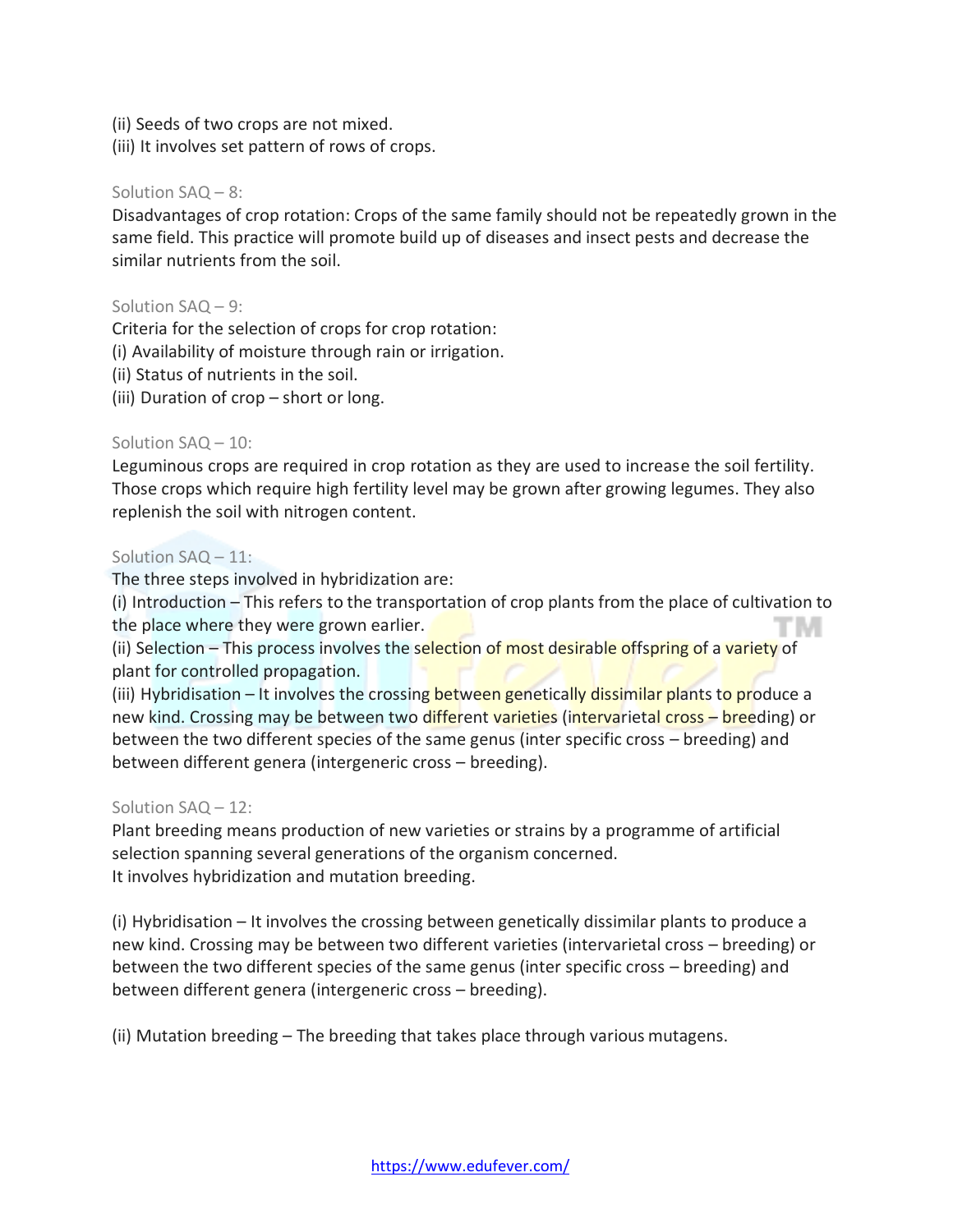Solution SAQ – 13:

Biological method of weed control involves the deliberate use of insects or some other organisms which consume and specifically destroy the weed plants.

Example – Opuntia can be controlled by using cochineal insects in Maharashtra.

#### Solution SAQ – 14:

Plant disease Occurrence Transmission

- (i) Blast Rice Air-borne
- (ii) Rust Wheat Air-borne
- (iii) Wilt Chick pea Soil-borne

(iv) Stem rot Pigeon pea Water-borne

(v) White rust Rice Mustard Air-borne

## Solution SAQ – 15:

The ways by which the insects attack the crop plants are:

(i) The chewing insects destroy all sorts of crop plants. They cut the root, stem and leaf of the crop plants by the help of their chewing mouth parts.

(ii) Sucking insects suck the cell sap from various parts of the plant. They make fine punctures in the skin of plants with their needle – like, hollow beaks and suck the sap.

TW.

(iii) The internal feeders live inside the plant parts. They make holes in the developing grains.

Solution SAQ – 16:

Controlling insect pests:

(i) Root cutting type of insects is controlled by mixing insecticides in the soil. Example – Chloropyriphos.

(ii) Stem and leaf cutting type of insects can be controlled by dusting or spraying the contact insecticides.

Example – Malathion, lindane and thiodan.

(iii) All sap sucking insects can be controlled by spraying systematic insecticides. Example – Dimethoate and metasystox.

### Solution SAQ – 17:

(a) Example of narrow leaved rabi season weeds are – Cyperus rotundas and Wild sorghum.

(b) Example of broad leaved kharif season weeds are – Amaranthus viridis and Trianthema.

### Solution SAQ – 18:

The various methods of weed control are:

(i) Mechanical methods – These include uprooting, weeding with trowel or khurpi, hand hoeing, intercultural, ploughing, burning and flooding.

(ii) Cultural methods – This includes the proper bed preparation, timely sowing of crops, intercropping and crop rotation.